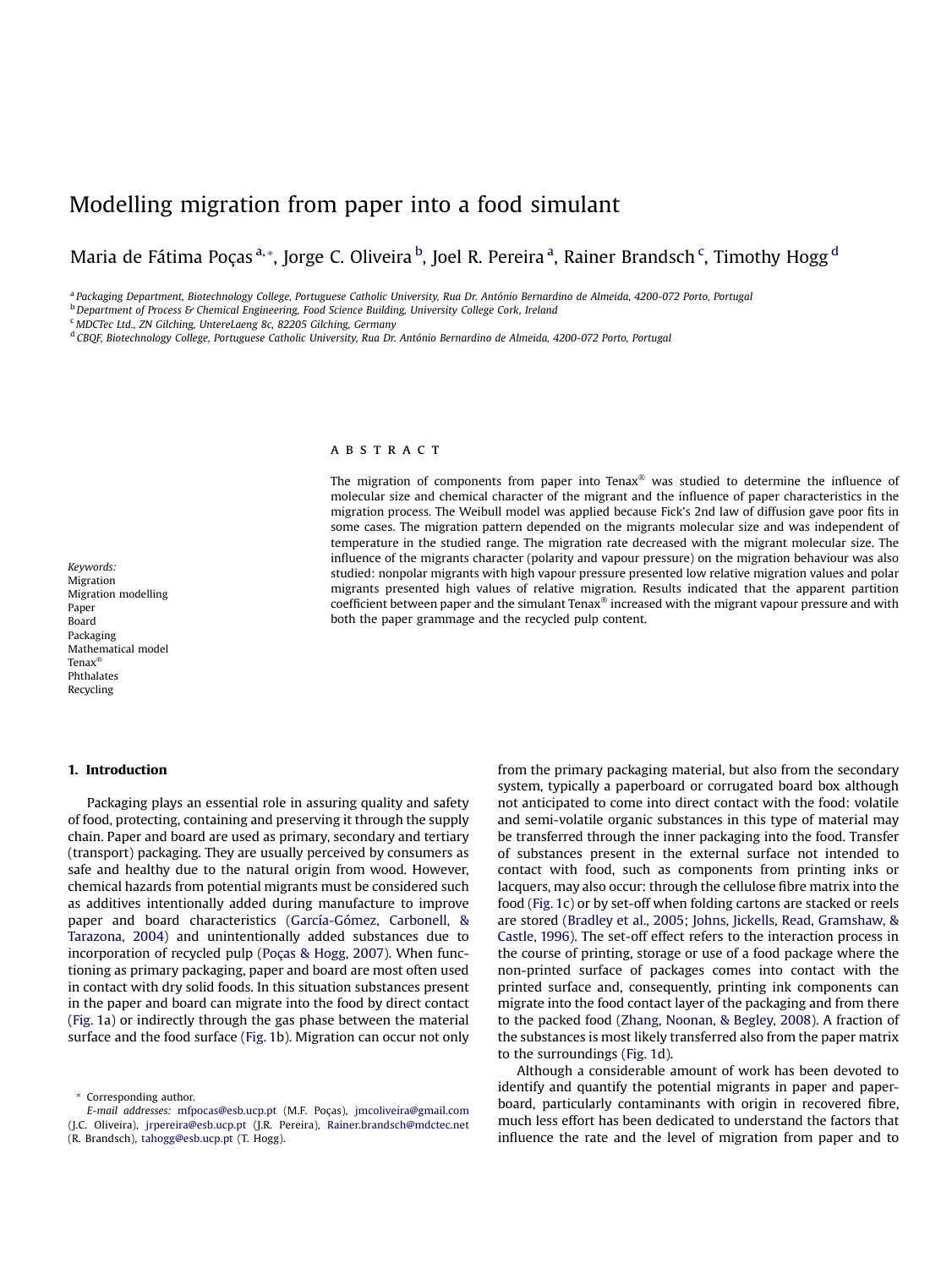<span id="page-1-0"></span>

Fig. 1. Transfer mechanisms in paper (board): a) from the fibre matrix by direct contact; b) from the fibre matrix by indirect contact; c) from outer surface through the fibre matrix; and d) from the fibre matrix to the surrounding environment.

develop mathematical models to describe the process. The objectives of this work were (i) to determine which characteristics of the migrant and of the paper affect the migration into a solid simulant and (ii) to verify the applicability of the Weibull model to describe the migration of components from paper and borad.

Two sets of migrants were selected. One was composed of migrants with similar structure but with different molecular weight. Phthalates are among the contaminants most often present in cellulosic packaging, and therefore, understanding their migration behaviour is of utmost interest. A series of di-ester phthalates was selected. The second set of migrants studied was composed by substances with similar molecular weight but with different chemical functional groups, corresponding to different polarity. Some of the substances considered in this case are also among the common contaminants of recovered fibre. Paper was spiked with the migrants and brought into contact with the solid simulant Tenax<sup>®</sup>. The concentration of the migrants in the solid simulant was determined for different times of contact. Tenax<sup>®</sup> was selected as simulant because it is the most referred in literature and recommended to mimic the contact with dry solid food. Much of the work published to date considered high temperatures, such as 100 $\degree$ C and above, in order to obtain experimental data faster. The studies were conducted at low temperatures of  $8-40$  °C which covers storage under refrigeration and room temperature conditions, as well as temperature accelerated conditions for conducting migration tests for compliance assessment of packages used at room temperature. The level of migration of one specific phthalate into different papers was determined to evaluate the effect of grammage and recycled pulp content. While some of the published work determined the partition coefficient between paper and air, in the present case the partition coefficients between paper and Tenax<sup>®</sup> were determined. The Weibull model, was applied to describe the migration of phthalates into Tenax $\mathscr P$  and compared with the classical diffusion model based on Fick's 2nd law.

## 2. Mechanisms of mass transfer and factors affecting migration

The mechanism of migration from fibre-based materials is different from the one occurring in plastics. Paper and board materials are heterogeneous, open and porous structures consisting of cellulosic fibres and air pores. The mobility through the paper therefore comprises adsorption/desorption of the migrant on the fibre, transfer across the fibre and diffusion in the air pores. Diffusion through a gas phase is usually much faster than diffusion in liquid or solid phases. Thus, this step of the overall mechanism is not expected to play a role in limiting the rate of migration.

In order to be transferred through the gas phase, particularly in indirect migration, the migrant must exhibit a certain propensity to volatilise, i.e. it must possess a certain vapour pressure at the temperature of use (lower than its boiling point). The chemical character of the cellulosic fibres is expected to be important for the interaction with the substance: the cellulosic fibres are very hydrophilic and largely non-ionic and, on the other hand, the lignin fraction has aromatic phenolic units with hydrophilic and hydrophobic domains that are anionic. This gives an overall negative charge to the surface of paper due to carboxyl and the hydroxyl groups of the lignin ([Castle, 2004](#page-9-0)), influencing the migrant behaviour, particularly the vapour pressure and partitioning of the substance between fibre and air.

Several factors may be anticipated to determine the level and the rate of migration [\(Castle, 2004; Mariani, Chiacchierini, &](#page-9-0) [Gesumundo, 1999; Triantafyllou, Akrida-Demertzi, & Demertzis,](#page-9-0) [2005; Zhang et al., 2008](#page-9-0)):

- Type of contact (direct or indirect);
- Food or food simulant;
- Type of paper (characteristics such as thickness, porosity, pulp content in lignin and in recycled fibre);
- The chemical nature (vapour pressure, polarity, molecular size and structure, etc.) and the initial concentration of the migrant in the paper;
- Time and temperature of contact.

There is evidence that migration level is higher when there is direct contact with food ([Anderson & Castle, 2003; Johns et al.,](#page-9-0) [1996](#page-9-0)). Furthermore, [Mariani et al. \(1999\)](#page-9-0) suggested that the influence of food is noticed when there is a direct contact-type mechanism. When there is a head-space in the package over the product, the foods tested show similar migration patterns and final migrant concentrations, regardless of the foods characteristics. In indirect contact, the presence of an additional layer of packaging between the outer secondary packaging and the inner primary packaging was shown to reduce transfer of migrant into food and hence to increase the lag time observed for the transfer of migrant from packaging to food ([Jickells, Poulin, Mountfort, & Fernàndez-Ocaña,](#page-9-0) [2005](#page-9-0)).

Simulants for migration studies from paper and board must be solid adsorbents to mimic the contact with dry foods. Tenax $^{\circ}$ (modified polyphenylene oxide) is the most commonly referred simulant and it is already foreseen in the European legislation for testing migration at high temperatures simulating fatty foods. The migration behaviour of components from paper into Tenax<sup>®</sup> has been compared to the migration into real dry foods: semolina pasta, sugar, flour, milk powder and rice ([Aurela, Kulmala, &](#page-9-0) [Soderhjelm, 1999; Mariani et al., 1999; Nerín, Contín, & Asensio,](#page-9-0) [2007; Triantafyllou, Akrida-Demertzi, & Demertzis, 2007](#page-9-0)). Results obtained in different studies suggest that equilibrium concentration in this simulant is often higher than the equilibrium concentration found in the actual food, thus indicating that results obtained with the simulant have a safe margin. However, in other cases, particularly in high temperature testing, results obtained with Tenax<sup>®</sup> can be lower than those with real food. Poropak<sup>®</sup> and a semisolid mixture (diatomaceous earth, olive oil and water) are other simulants referred in literature [\(Nerín & Acosta, 2002;](#page-9-0) Summerfi[eld & Cooper, 2001\)](#page-9-0). The fat content of the food was found to contribute to higher migration levels, especially at high temperatures [\(Triantafyllou et al., 2007\)](#page-9-0). A possible explanation was the eventual melting at the high testing temperature of the non-surface fat which came into intimate contact with the paper.

To contact with liquid food or solid food with high moisture or free fat contents, paper and board must be coated or laminated with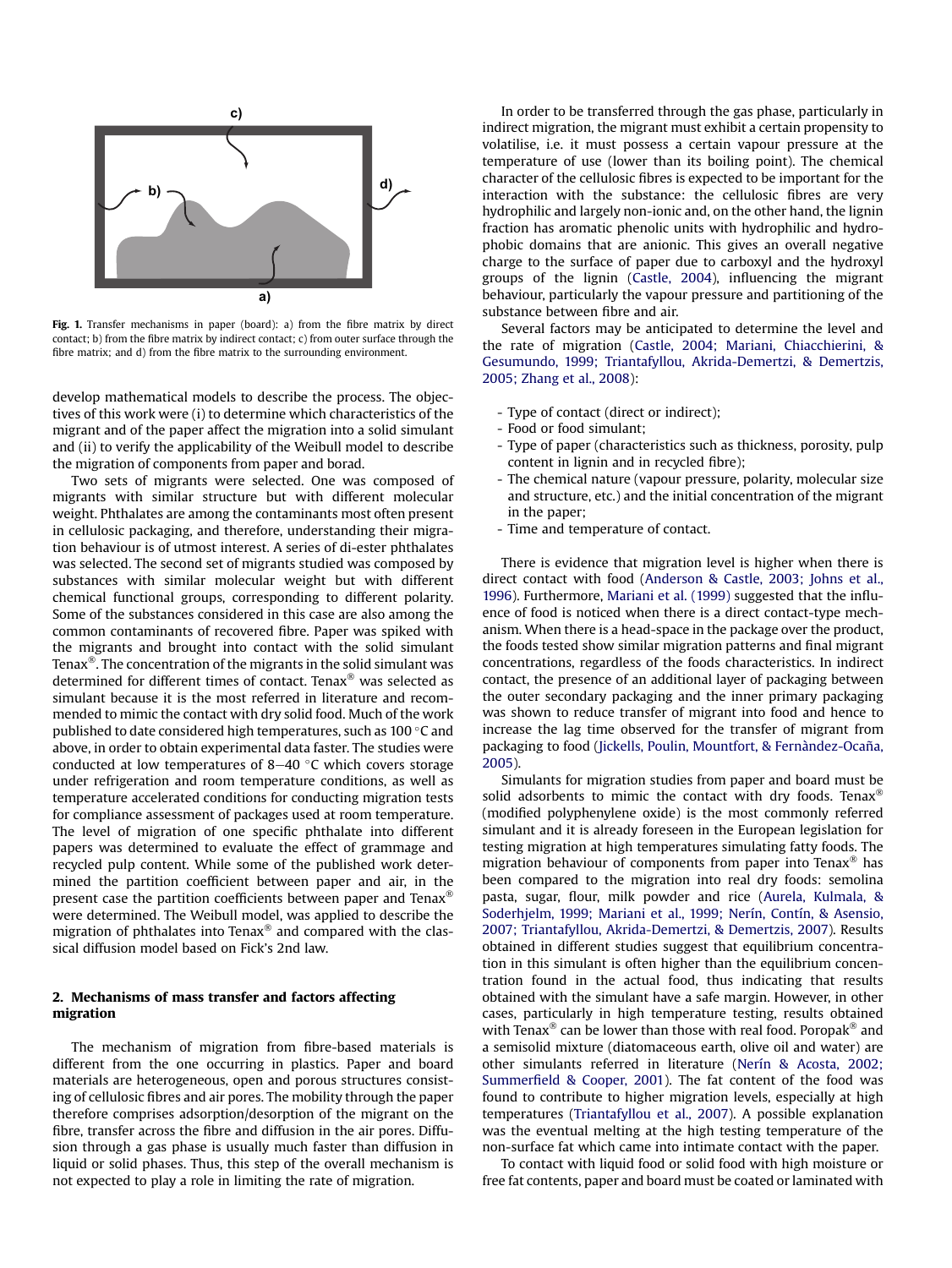<span id="page-2-0"></span>plastic. These plastic layers may potentially represent a functional barrier to migration from substances present in the paper or paperboard. Polyolefins such as PE and PP are considered poor functional barriers. Migration rates through a functional barrier depend on the thickness of the plastic layer, on the solubility of the substance in the functional barrier, i.e. partitioning between paper or board and the plastic layer and on temperature ([Choi, Jitsunari,](#page-9-0) [Asakawa, & sun Lee, 2005; Song, Begley, Paquette, & Komolprasert,](#page-9-0) [2003\)](#page-9-0). The amount of substances transferred increases with the initial concentration in the paperboard [\(Song et al., 2003](#page-9-0)).

The paper grammage and thickness was found to have a significant effect on migration rate: low grammage resulted in faster migration rate [\(Castle, 2004; Nerín et al., 2007\)](#page-9-0). The percentage of recycled pulp was found to not affect directly the rate of migration ([Castle, 2004; Nerín et al., 2007\)](#page-9-0). [Triantafyllou, Akrida-Demertzi,](#page-9-0) [and Demertzis \(2002, 2007\)](#page-9-0) found higher migration values (as percentage of migration relative to initial amount) for paper tissue than for fluting paper. However, these results are potentially affected by both the percentage recycled pulp and grammar that were considerably different for these papers. Data from different works suggest that the effect of recycled pulp content is not very clear. [Castle \(2004\)](#page-9-0) reported no significant differences between the migration levels from paper with different compositions and data from [Nerín et al. \(2007\)](#page-9-0) showed opposite trends to migration of diisopropylnaphthalene (DIPN) and diisobutyl phthalate (DiBP) from papers with similar grammage and different contents in recycled pulp. DiBP presented higher migration values from the paper with 100% recycled pulp while DIPN presented higher migration values from the paper with  $10-30\%$  recycled pulp.

The nature of the migrant is expected to play a major role on the migration process. [Johns et al. \(1996\)](#page-9-0) found that the volatility (boiling point) greatly influences the amount of substance transferred during long term storage and the migration behaviour of the substance when the food is heated in the package. Substances with higher volatility tend to migrate more rapidly and at higher levels ([Jickells et al., 2005](#page-9-0)). It was postulated that there may be a cut-off threshold in terms of volatility and gas phase transfer, such that substances with volatilities lower than the cut-off threshold will not transfer from the secondary packaging to foods stored at ambient temperature. Substances with volatilities higher than the threshold may transfer depending on the storage time, the nature of the primary packaging and the concentration of substance in the secondary packaging [\(Jickells et al., 2005\)](#page-9-0).

The partition coefficient of substances between the paper or paperboard and the air is a key parameter for prediction of migration into the food. It depends on the boiling point of the migrant and its chemical structure, as well as on the type of paper, and increases with temperature ([Triantafyllou et al., 2005](#page-9-0)). Experiments showed that migrants are not totally transferred to the food simulant (maximum migration does not reach 100%) which means that the affinity of the compounds for the matrix is such that the migration is more difficult than expected ([Nerín et al., 2007](#page-9-0)). The more volatile substances partitioned more readily in the air at any temperature, presenting a lower partition coefficient [\(Triantafyllou](#page-9-0) [et al., 2002, 2005\)](#page-9-0). However, data seem to indicate that there is not a linear relationship between the boiling point of a substance and its partitioning behaviour [\(Haack & Franz, 2000; Jickells et al.,](#page-9-0) [2005\)](#page-9-0). The retention behaviour of the substance in the paper matrix depends also on its interaction with fibres surface and, as mentioned before, the cellulose fibres have an overall negative charge due to carboxyl groups from the carbohydrates and the hydroxyl groups of the lignins. Thus, substances rich in electrons, such as naphthalene, tend to be repelled and are not retained by the fibre. As a consequence, these substances are less absorbed by the paper. On the contrary, DBP and methyl stearate, with higher

boiling points, partitioned strongly into the condensed phase of the paper. For the more polar surrogates, such as acetophenone, higher absorption to the paper than expected according to its boiling point, was observed due to high affinity of substances for the fibres surface [\(Triantafyllou et al., 2005\)](#page-9-0). Thus not only the boiling point but also the polarity and the affinity with the paper fibres are key factors in determining partition between paper and air.

The final migration value of DIPN (concentration in food) was found to be proportional to the initial concentration of the substance in the paper [\(Mariani et al., 1999](#page-9-0)). The adsorption isotherms (relationship between the concentration of substance in the paper and in the surrounding air) were found to present a typical Langmuir shape, reaching asymptotically an upper limit due to saturation of the cellulosic phase [\(Triantafyllou et al., 2005\)](#page-9-0). The linear range of the isotherm covered the range of migrants' concentration that was found to occur as contaminants of paper and board in practice. Because the coefficient of partition is the slope of the adsorption isotherm, it is approximately constant in this range ([Castle, 2004](#page-9-0)).

The temperature was found to influence the rate and the level of migration. The higher the temperature the faster the equilibrium is reached ([Castle, 2004; Triantafyllou et al., 2005\)](#page-9-0). Data seem to indicate a trend with a linear correlation between the log of time for equilibrium and the inverse of temperature. The partition coefficient between paper and air decreased with temperature ([Haack & Franz, 2000; Triantafyllou et al., 2005](#page-9-0)). This means that when the temperature increases, the amount adsorbed in the paper decreases and the migration level tends to increase.

#### 3. Mathematical models

The development of predictive migration models for cellulosic materials in contact with food has not been often focused in published studies probability because of the difficulties associated with the non homogeneity of fibre-based materials [\(Aurela & Ketoja,](#page-9-0) [2002\)](#page-9-0). A few works can be mentioned restricted to correlating migrant content in the paper and the final values for direct contact migration ([Mariani et al., 1999](#page-9-0)) and comparison of mass fraction of migrant under different pack formats and storage conditions ([Anderson & Castle, 2003](#page-9-0)).

[Aurela and Ketoja \(2002\)](#page-9-0) compared experimental results from transfer of certain volatiles through paper with computer simulations in which the fibre network was simulated by a virtual network of paper fibres. By varying the fraction of fibres with different dimensions and flexibility, the virtual fibre network presented a porosity matching the experimental one. The transfer of volatiles in the fibre was simulated by a random walk model that does not consider the diffusion along the fibres nor the absorption by the fibres (10 000 walkers). An effective diffusion coefficient was calculated with the paper porosity and the diffusion coefficient in the air.

[Castle \(2004\)](#page-9-0) applied the classical diffusion models based on Fick's 2nd law that may be represented by equation (1) for the case where migration is controlled by diffusion in the packaging material.

$$
\frac{C(t)}{C_{\infty}} = 1 - \sum_{n=1}^{\infty} \frac{2\alpha(1+\alpha)}{1+\alpha+\alpha^2 q_n^2} \exp\left(-\frac{q_n^2}{L^2}D^p t\right)
$$
(1)

$$
\alpha = \frac{V_F/V_P}{K_F^P} \tag{2}
$$

and  $q_n$  are the non-zero positive roots of:

$$
tan(q_n) = -\alpha q_n \tag{3}
$$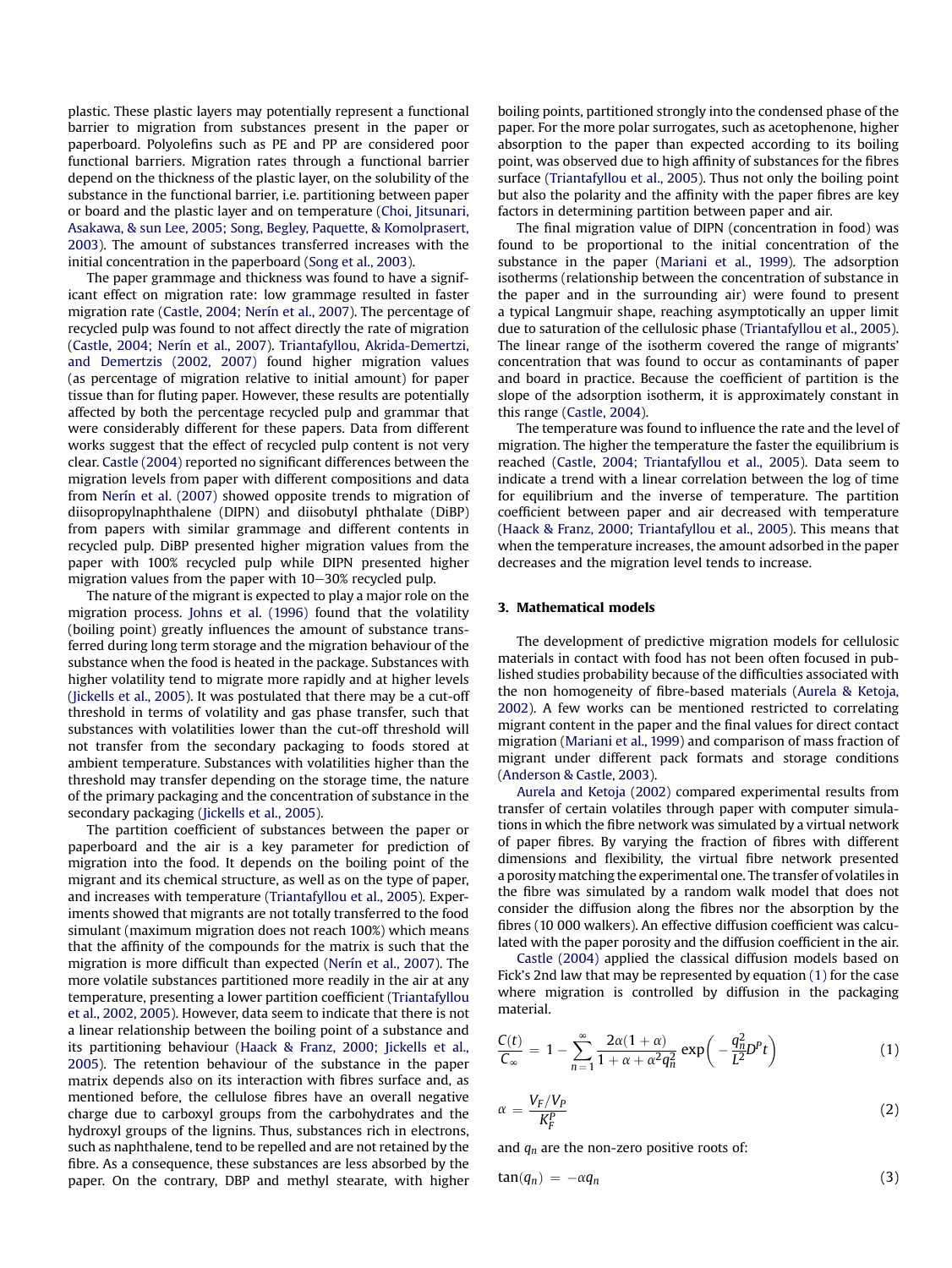<span id="page-3-0"></span>The diffusion coefficient was estimated with equation  $(4)$ . The  $A_P$ parameter ranged from 7 to 12 for the migration from different papers into Tenax<sup>®</sup>.

$$
D_A^P = 10^4 \exp \left( A_p - C_1 M_w^{2/3} + C_2 M_w - C_3 / T \right) \, \text{cm}^3/\text{s} \tag{4}
$$

However, it has been suggested that assuming a one-dimensional diffusion process has limitations in describing transfer in papers with low porosities and low thicknesses. [Hellén, Ketoja,](#page-9-0) [Niskanen, and Alava \(2002\)](#page-9-0) studied the problem of absorption of a component by paper from a solution of constant concentration. It was found that there was a threshold grammage for the validity of the diffusion model that increased as the paper porosity decreased. Therefore, the diffusion model should not be applied to greaseproof and glassine papers that have typically low porosity and low thickness ([Hellén et al., 2002\)](#page-9-0).

A kinetic model based on the Weibull distribution function (5) was previously applied to describe migration from plastics additives in comparison with the models based on Fick's 2nd law ([Poças,](#page-9-0) [Oliveira, Brandsch, & Hogg, in press](#page-9-0)).

$$
\frac{C(t)}{C_{\infty}} = 1 - \exp\left[-\left(\frac{t}{\tau}\right)^{\beta}\right]
$$
\n(5)

The model has two parameters:  $\tau$ , the system time constant or the scale parameter, associated to the process rate and related to the diffusion coefficient and the material thickness, and  $\beta$  the shape parameter, related to the initial rate of the process, quantifying the pattern of curvature observed [\(Poças et al., in press](#page-9-0)). This model was found to be simple and flexible in describing several mass transfer processes within food engineering area and in food packaging systems, in cases where diffusion theories could not fully explain the mass transfer process.

## 4. Materials and methods

#### 4.1. Paper samples

Paper kraft liner with different grammage and recycled pulp content was provided by Portucel Viana, S.A. (Viana, Portugal). The paper was composed of ca 80% pine and 20% eucalyptus fibre. The pulp was prepared in a Valley-type laboratory beater and the sheets were pressed in a manual hydraulic press. Table 1 presents the characteristics of the papers used. Papers  $1-4$  were used in the experiment to determine factors affecting partition behaviour between paper and solid simulant; paper 5 was used in the experiment with phthalates of different size and in the experiment with different migrants.

## 4.2. Chemicals

Tables 2 and 3 show, respectively, some characteristics of the phthalates and of the other migrants used in the experiments. All phthalates were GC grade (Fluka, Sigma and Riedel-de Häen). Deuterated di-hexyl phthalate (d-DHP) (Riedel-de Häen) was used as internal standard in the phthalates experiment and BHT (Merk)

| Table |  |
|-------|--|
|-------|--|

| Characteristics of the papers ( $\mu \pm \sigma$ ). |  |  |  |  |  |  |
|-----------------------------------------------------|--|--|--|--|--|--|
|-----------------------------------------------------|--|--|--|--|--|--|

| Paper                             |                       |                        |                       |                        |                        |
|-----------------------------------|-----------------------|------------------------|-----------------------|------------------------|------------------------|
| Grammage, $g/m2$<br>Thickness, um | $82 + 1$<br>$134 + 6$ | $179 + 3$<br>$257 + 7$ | $87 + 1$<br>$153 + 7$ | $181 + 6$<br>$287 + 2$ | $146 + 2$<br>$230 + 8$ |
| Recycled pulp, %                  | 20                    | 20                     | 80                    | 80                     | 25                     |

| Table 2 |                                             |  |
|---------|---------------------------------------------|--|
|         | Physical characteristics of the phthalates. |  |

 $T = T$ 

|                 | <b>DMP</b>     | <b>DEP</b>    | <b>DBP</b>    | <b>DHP</b>    | <b>DOP</b>     |
|-----------------|----------------|---------------|---------------|---------------|----------------|
| $N^{\circ}$ CAS | $131 - 11 - 3$ | $84 - 66 - 2$ | $84 - 74 - 2$ | $84 - 75 - 3$ | $117 - 84 - 0$ |
| Mw              | 194.2          | 222.24        | 278.3         | 334.46        | 390.5          |
| $Bp, ^{\circ}C$ | 284            | 295           | 340           | 350           | 416            |
| $\rho$          | 1.19           | 1.12          | 1.05          | 1.05          | 0.98           |
| Log Po/w        | 1.48           | 2.51          | 4.63          | 6.67          | 8.3            |

was used as internal standard in the other migrants case. Tenax® (Modified polyphenylene oxide, Quadrex, Weybridge-UK) 60/80 mesh, 0.29  $g/cm<sup>3</sup>$  was used as solid simulant. It was cleaned up prior to use by extraction with diethyl ether. Hexane used for paper and Tenax $^{\circledR}$  extractions was GC grade (Fluka).

#### 4.3. Spiking the paper

The paper to be tested was spiked with the migrants indirectly through the contact with blotting paper previously spiked with the migrants. The blotting paper had a grammage of  $36 \text{ g/m}^2$  and a water capillary raise of 107 mm (Klemm method). The blotting paper was spiked by immersion in two solutions containing the migrants, respectively at concentrations of ca 300 mg/l of each phthalates. After 2 h the blotting paper was removed and allowed to dry. Each piece of paper to be tested was placed in a sandwich of blotting paper, wrapped around in aluminium foil and allowed to set for two days.

#### 4.4. Migration experiments

Ca 1 g of Tenax $^{\circledR}$  was distributed over round pieces of spiked paper 5 with 4.88 cm of diameter (18.7 cm<sup>2</sup>,  $\sim$  0.3 g) and placed in covered Petri dishes. The amount of Tenax $^{\circledR}$  per surface area of sample was ca 5  $g/dm^2$ , not very different from the value

#### Table 3

| Physical characteristics of the migrants with different chemical functionality. |  |  |
|---------------------------------------------------------------------------------|--|--|
|                                                                                 |  |  |

| Name                             | $N^{\circ}$ CAS  |     |         | Mw Bp, °C Log $Po/w$ | Pv, KPa<br>(20 °C) | Structure |
|----------------------------------|------------------|-----|---------|----------------------|--------------------|-----------|
| Octane C8                        | 111-65-9 114 123 |     |         | $4.00 - 5.18$        | 1.4                |           |
| Naphthalene<br>C6C4              | $91 - 20 - 3$    | 128 | 218     | 3.3                  | < 0.01             |           |
| Xylene C6-C-C                    | $95 - 47 - 6$    |     | 106 144 | 3.12                 | 0.74               |           |
| Methyl caproate<br>$C5-COO-C$    | 106-70-7 130     |     | 148     |                      |                    |           |
| Di-iso-butyl ketone<br>$C4C=OC4$ | 108-83-8 142 169 |     |         |                      | 0.23               |           |
| Acetophenone<br>$C6-C=O-C$       | 98-86-2          |     | 120 202 | 1.58                 | 0.06               |           |
| Octanal C8=0                     | 124-13-0 128 171 |     |         |                      | 0.27               |           |
| Benzyl alcohol<br>$C6-C-OH$      | 100-51-6 108     |     | 205     | 1.1                  | 0.013              |           |
| 2-Ethyl-1-hexanol<br>$C8-OH$     | 104-76-7         | 130 | 183     |                      | 0.05               | HO.       |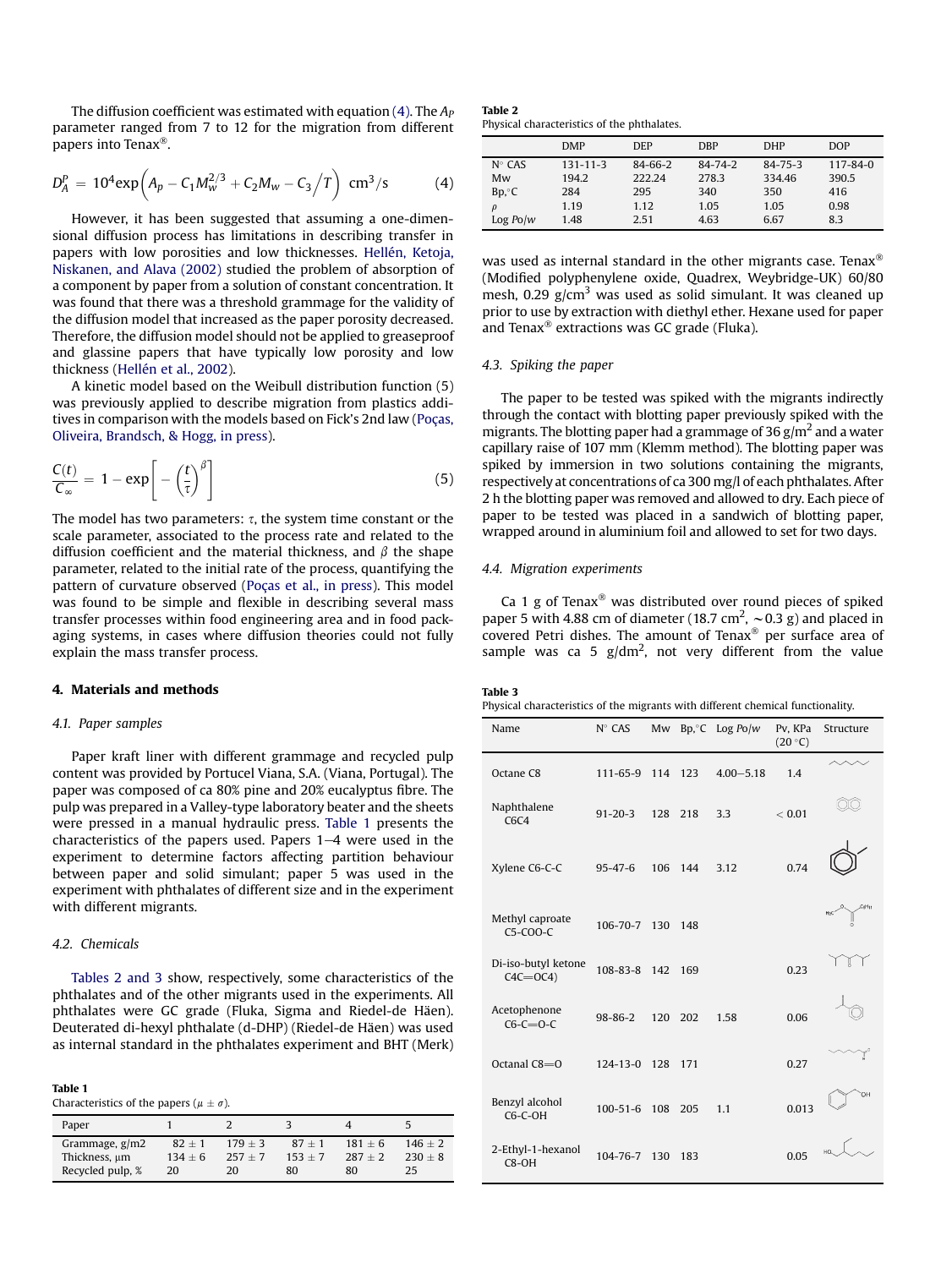recommended in standard EN 1186-13 (4  $\rm g/dm^2$ ). The dishes were wrapped in aluminium foil to minimize losses, and stored. Three temperatures were tested in the phthalates experiment:  $40^{\circ}$ C, 23  $\degree$ C and 8  $\degree$ C and 3 dishes were prepared for each of the 5 sampling periods from 0 to 200 h. The experiment with the other migrants was conducted at 23 $\degree$ C. 2 dishes were prepared for each of the 6 sampling periods from 0 to 150 h. At each sampling time the dishes were removed and the Tenax $^{\circledR}$  analysed for the migrants concentration. The paper replicates of the last sampling period were also analysed to verify the mass balance.

## 4.5. Determination of partition coefficients between paper and Tenax ${}^{\circledR}K_P^T$

Paper pieces (in triplicate) with approximate dimensions of  $2 \times 5$  cm were brought in contact with Tenax<sup>®</sup> (0.15 g) in 22 ml vials. 1  $\mu$ l of spiking solution with phthalate DBP was added with care directly at the bottom of the vials in order to avoid the direct contact of the solution with the paper or with the Tenax®. The vial was kept laid down in order to maintain the Tenax $^{\circledR}$  on top of the paper and the set was allowed to equilibrate during 10 days at 23 °C. After equilibration the paper and the Tenax<sup>®</sup> were separated and the phthalate (DBP) concentration determined by gas-chromatography with mass spectra detection (GC-MS) in each matrix.

Two sets of experiments were carried out:

- At 23  $\degree$ C, to study the influence of grammage and recycled pulp in the partition coefficient: papers 1, 2, 3 and 4 [\(Table 1](#page-3-0)) were spiked with a 5000 ppm solution;
- At 40 $\degree$ C, to study the influence of different spiking concentrations: paper 3 was spiked with solutions 5000, 7500 and 10,000 ppm concentration in DBP.

#### 4.6. Determination of phthalates (kinetics experiment)

Phthalates were determined after extraction from the paper or from the Tenax®. A calibration curve with 5 calibration standard solutions was prepared and deuterated DHP (d-DHP) was used as internal standard. Standard solutions were injected in duplicate. The paper was cut in pieces and extracted with 10 ml of a solution of d-DHP in hexane (2 mg/l) during 1 h under agitation and at ambient temperature. The extracts were analysed by GC-MS in duplicate. The Tenax<sup>®</sup> was extracted with 2  $\times$  7 ml of hexane after addition of internal standard (0.2 ml of d-DHP in hexane at 100 mg/ l). The hexane was added, the solution stirred for 30 s, left for 5 min, filtered and collected into a 10 ml volumetric flask (Tenax® absorbed a considerable amount of hexane). The procedure was repeated with other 7 ml of hexane and the final flask volume was set. The extracts were analysed by GC-MS in duplicate.

#### 4.7. Determination of other migrants (kinetics experiment)

Migrants were determined after extraction from the paper or from the Tenax®. A calibration curve with 5 calibration standard solutions was prepared and BHT was used as internal standard. Standard solutions were injected in duplicate. The paper was cut in pieces and extracted with 5 ml of a solution of BHT in hexane (2 mg/ l) during 1 h under agitation and at ambient temperature. The extracts were analysed by GC $-MS$  in duplicate. The Tenax<sup>®</sup> was extracted with  $2 \times 7$  ml of hexane after addition of internal standard (0.2 ml of BHT in hexane at 100 mg/l). The hexane was added, the solution stirred for 30 s, left for 5 min, filtered and collected into a 10 ml volumetric flask (Tenax $^{\circledR}$  absorbed a considerable amount of hexane). The procedure was repeated with other 7 ml of hexane

and the final flask volume was set. The extracts were analysed by GC-MS in duplicate.

## 4.8. Determination of phthalate content

In the paper: the paper was cut in pieces and extracted with 5 ml of hexane plus 1 µl of internal standard for 10 min under agitation at ambient temperature. The extracts were analysed by GC-MS in duplicate.

In the Tenax<sup>®</sup>: the Tenax<sup>®</sup> was extracted with 5 ml of hexane plus 1 µl of internal standard for 10 min under agitation at ambient temperature. The extracts were analysed by GC-MS in duplicate.

#### 4.9. Chromatographic conditions

Phthalates quantification:

Chromatograph Varian CP-3800 with detector MS (Ionisation mode: electronic impact 70 eV; Scan mode SIM ( $m/z$  153 ion  $-$  d-DHP,  $m/z$  163 ion – DMP and  $m/z$  149 ion – other phthalates) Column: VF-5MS (30 m  $\times$  0.25 mm, 0.25 µm) Temperature of the injector:  $300 °C$ Oven: 50 °C during 1 min; 20 °C/min up to 150 °C and 10 °C/min up to 300 $\degree$ C during 1 min Volume of injection:  $1 \mu l$  split  $1:10$ 

### Other migrants quantification

Chromatograph Varian CP-3800 with detector MS (Ionisation mode: electronic impact 70 eV; Scan mode SIM  $(m/z 43$  ion  $$ octane,  $m/z$  91 ion – xylene,  $m/z$  74 ion – methyl caproate,  $m/z$ 57 ion – diisobutyl ketone,  $m/z$  43 ion – octanal,  $m/z$  57 ion – ethyl hexanol,  $m/z$  79 ion – benzyl alcohol,  $m/z$  105 ion – acetophenone,  $m/z$  128 ion – naphthalene and  $m/z$  205 ion – BHT) Column: VF-5MS (30 m  $\times$  0.25 mm, 0.25 µm) Temperature of the injector:  $280 °C$ 

Oven: 40 °C during 7 min; 3 °C/min up to 100 °C for 1 min and 20 °C/min up to 160 °C for 2 min; 20 °C/min up to 240 °C for 1 min

Volume of injection:  $2 \mu l$  split:splitless (splitless time 0.5 min)

#### 4.10. Statistics and estimation of model parameters

The software Statistica (StatSoft, Inc., Tulsa) was used to estimate the coefficients of the Weibull model  $\tau$  and  $\beta$  by non-linear estimation and least squares as loss function. The diffusion coefficients of the phthalates were estimated using the Office Excel 2003 function Solver (Microsoft Co.), considering fifteen terms for the summations in equation [\(1\).](#page-2-0)

#### 5. Results and discussion

## 5.1. Analysis of phthalates migration using the Weibull model

Migration from paper occurred very fast when compared to migration from plastics in general and scattering of data between replicates was also much higher. The migration results are presented as the relative migration over time, defined as the ratio of concentration of phthalates in the Tenax $\mathscr P$  to the initial concentration in the paper. The Weibull kinetic model was fit to the experimental data. The values of the model parameters and determination coefficients are presented in [Table 4](#page-5-0). The values of  $\tau$ are relatively low, indicative of the high initial rate of the process. Values found for  $\beta$  ranged from 0.5 to 1.5. The shape of the migration curves is well represented by the Weibull model, not only for the phthalates with lower molecular weights showing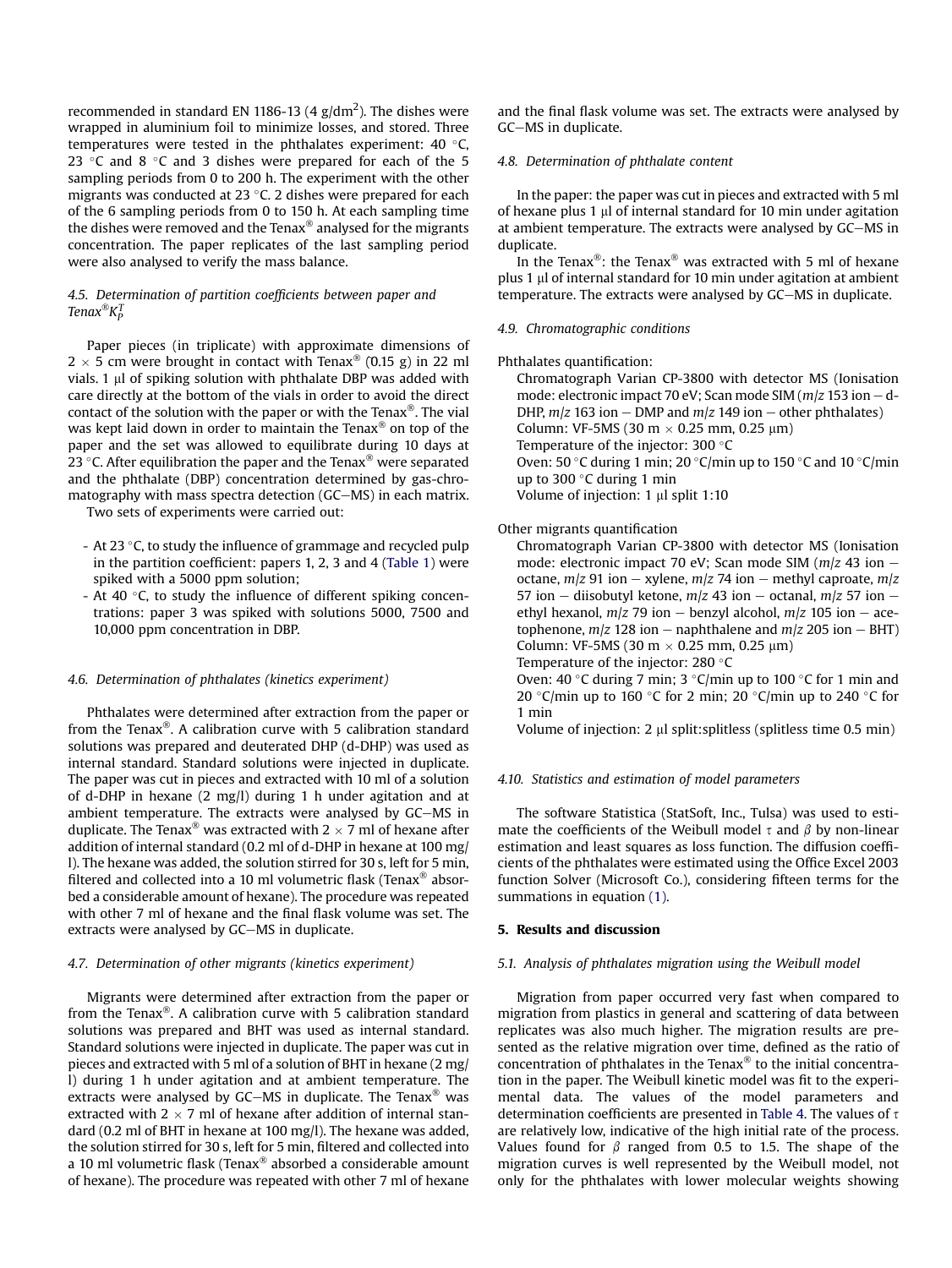| Table 4                                            |  |
|----------------------------------------------------|--|
| Estimates of Weibull model ( $\mu \pm \epsilon$ ). |  |

<span id="page-5-0"></span> $T = T$ 

|                |               | <b>DMP</b>      | <b>DEP</b>        | <b>DBP</b>        | <b>DHP</b>        | <b>DOP</b>        |
|----------------|---------------|-----------------|-------------------|-------------------|-------------------|-------------------|
| 8 °C           | $C_F^T/C_o^P$ | 0.081           | $0.126 \pm 0.012$ | $0.152 \pm 0.014$ | $0.046 + 0.006$   | $0.013 \pm 0.001$ |
|                | $\tau$ , hr   | $38.5 \pm 7.8$  | $11.4 \pm 5.0$    | $20.8 \pm 6.7$    | $67.6 \pm 19.0$   | $86.0 + 11.0$     |
|                |               | $0.65 \pm 0.15$ | $0.72 \pm 0.36$   | $0.88 \pm 0.30$   | $1.02 \pm 0.24$   | $1.04 \pm 0.32$   |
|                | $R^2$         | 0.792           | 0.700             | 0.783             | 0.917             | 0.811             |
| $23^{\circ}$ C | $C_f^T/C_o^P$ | 0.052           | 0.093             | $0.184 + 0.020$   | $0.098 + 0.010$   | $0.018 + 0.003$   |
|                | $\tau$ , hr   | $26.1 \pm 4.6$  | $40.9 \pm 7.6$    | $49.6 + 10.5$     | $52.5 \pm 8.4$    | $78.5 \pm 18.4$   |
|                |               | $0.54 \pm 0.11$ | $0.64 \pm 0.13$   | $1.35 \pm 0.32$   | 1.50              | 1.50              |
|                | $R^2$         | 0.837           | 0.806             | 0.904             | 0.901             | 0.884             |
| 40 $\degree$ C | $C_f^T/C_o^P$ | 0.036           | $0.057 + 0.003$   | $0.127 + 0.008$   | $0.114 \pm 0.009$ | $0.053 \pm 0.017$ |
|                | $\tau$ , hr   | 1.0             | $1.7 \pm 5.0$     | $11.9 \pm 2.1$    | $24.9 \pm 5.2$    | $80.4 \pm 41.7$   |
|                |               | 0.5             | $0.53 \pm 0.95$   | $0.92 \pm 0.21$   | $1.22 \pm 0.15$   | $1.12 \pm 0.22$   |
|                | $R^2$         |                 | 0.584             | 0.918             | 0.955             | 0.939             |

(\*) Statistically not different from 0.

a typical migration curve shape, but also for the heavier phthalate (DOP) which presented a sigmoidal migration curve. This atypical shape may be due to the evaporation process becoming the rate determining step (Fig. 2). The migration at 40  $\degree$ C was very fast for the lighter phthalates (DMP and DEP) and the process was therefore basically controlled by the thermodynamic partition rather than by the kinetics of the transfer. Fig. 2 shows that the sometimes low values of  $R^2$  were due to a high experimental error (deviation between replicates), and not to a model pattern different from that of data.

The values obtained for the  $\tau$  and  $\beta$  parameters of the Weibull model and for the relative migration were analysed in relation to the size of the alkyl chain of the phthalates  $(CH_n)$  and the respective boiling point. Theses results are plotted in [Fig. 3](#page-6-0).

The values of parameter  $\beta$  ranged from 0.5 to 1.5. It increased with the size of the phthalate alkyl chain (or with the boiling point), tending to a plateau value of 1 at 8 and 40  $\degree$ C and 1.5 at 23  $\degree$ C ([Fig. 3A](#page-6-0)).  $\beta$  is the shape parameter, or behavioural index relating to the initial rate of the process and determining the pattern of curvature observed ([Poças et al., in press\)](#page-9-0). It makes sense that for the larger less volatile molecules the evaporation process controls the overall migration process, and therefore, the migration kinetics presents a time lag, which corresponds to higher values of  $\beta$ . The increase of  $\beta$  with the number n of methyl groups can be described by an exponential function (6).

$$
\beta = \alpha [1 - \exp(-b \cdot n)] \tag{6}
$$



Fig. 2. Migration of phthalates into Tenax® at 23 °C (three replicates): DMP ( $\blacklozenge$ ); DEP ( $\blacktriangle$ ); DHP ( $\times$ ); DOP (o); \_\_\_\_ Weibull model fit.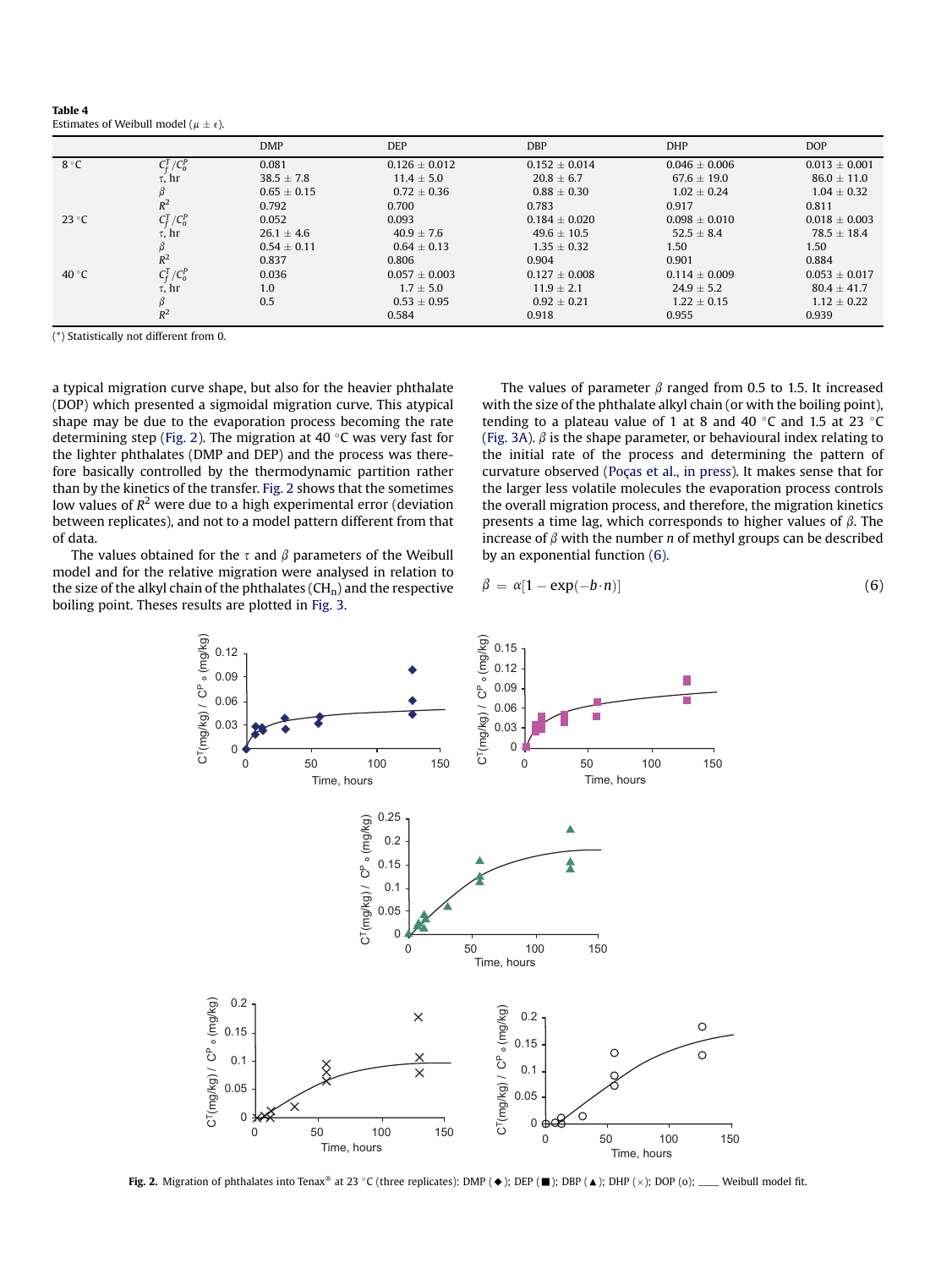<span id="page-6-0"></span>

**Fig. 3.** Weibull parameters for different number of methyl groups in phthalates alkyl chain. A)  $\beta$ ; B)  $\tau$ ; C)  $\zeta_F^T/C_o^B$ ; 8 °C ( $\blacklozenge$ ); 23 °C ( $\blacktriangleright$ ); 40 °C ( $\blacktriangle$ ).

The parameter  $\tau$  describes the rate of mass transfer and indicates that the higher the  $n$  (or the boiling point), the lower the rate of migrant transfer from the paper to the Tenax $\mathscr P$  is (Fig. 3B). The behaviour can be described by a function of the type:

$$
\tau = a \cdot \exp(b \cdot n) \tag{7}
$$

 $\tau$  increased substantially for high *n* values, corresponding to no mass transfer, and it decreased to a plateau that appears to depend on the temperature, showing that the rate of transfer is less important in limiting the global process rate for the more volatile molecules. Fig. 4A presents the influence of temperature on the  $\tau$ parameter. It is not possible to estimate the activation energy of the process because there is data available for only 3 temperatures and due to the high dispersion of the data the error would be too large. Nevertheless, in order to assist with the plot analyses, a linear trend line was drawn for each phthalate. The data suggest that, in the range studied, temperature has an impact on the rate of mass transfer of the more volatile phthalates and becomes less important for the heavier ones. Temperature seems to have no impact on the  $\beta$  parameter as shown in Fig. 4B.

The final relative concentration showed lower values for the heaviest and for the lightest phthalates, presenting a maximum



Fig. 4. Variation of the Weibull parameter with temperature in an Arrhenius plot: DMP (..-..); DEP (-.-); DBP (.....); DHP (---); DOP (-); A)  $\tau$ ; B)  $\beta$ .

value for the medium size phthalates (Fig. 3C). This effect can be described by a 2nd order polynomial function (8):

$$
\frac{C^T f}{C_o^P} = a + b(n) + c(n^2)
$$
\n(8)

This may be explained by two different aspects: on one hand DHP and DOP (molecules with higher boiling points), tend to migrate to a lesser extent due to their larger molecule size. On the other hand, the more volatile molecules, DMP and DEP, will evaporate to the surrounding air in greater proportion which results in higher losses from the system.

Losses from the system were quantified with the replicates of the last sampling time in each run. Losses were significant even at 8 °C for the DMP and DEP (Table 5). Results indicate that losses from the lighter phthalates are more sensitive to temperature than losses from the heavier phthalates and they decrease with boiling point. This can explain why the concentration found in the solid simulant for lighter phthalates and particularly at the higher temperature was lower than what would be expected in a complete closed system. These losses have also been reported by other authors ([Castle, 2004; Nerín et al., 2007\)](#page-9-0) and represent another important difference between migration from paper and from plastic. In a real package made of paper or paperboard these losses are also most likely to occur and therefore the system used may represent better the actual situation rather then a complete tight migration cell. However, for a complete understanding of the mass transfer process an experimental set up allowing for an independent study of the two contributing mechanisms would be most valuable.

Results of the fitting of data obtained at 23  $\degree$ C with the solution of Fick's 2nd law are presented in [Fig. 5](#page-7-0). As can be seen this model described very well the results obtained for DMP and DEP, but was not able to describe adequately the results for the heavier phthalates that present a sigmoidal-shape. The diffusion coefficients were obtained by fitting the time dependent experimental data and results are presented in [Table 6.](#page-7-0) According to the comparison between the Weibull and Fickian models presented in [Poças et al.](#page-9-0) [\(in press\)](#page-9-0), lower  $\tau$  values correspond to higher diffusion coefficients as shown by the results. Results obtained for paper also show a fairly good relationship between  $\tau$  and the ratio between the square of thickness of the material and the diffusion coefficient. Deterministic models based on the diffusion law described by equation [\(1\)](#page-2-0) assume that all mass leaving the packaging material

Table 5 Losses (%) from the migration cell during the kinetic experiment.

|                | <b>DMP</b> | DEP | <b>DBP</b> | <b>DHP</b> | DOP |
|----------------|------------|-----|------------|------------|-----|
| 8 °C           | 59         | 52  | 36         | 29         | 29  |
| 23 °C          | 72         | 65  | 34         | 22         | 17  |
| $40^{\circ}$ C | 85         | 76  | 40         | 24         | 34  |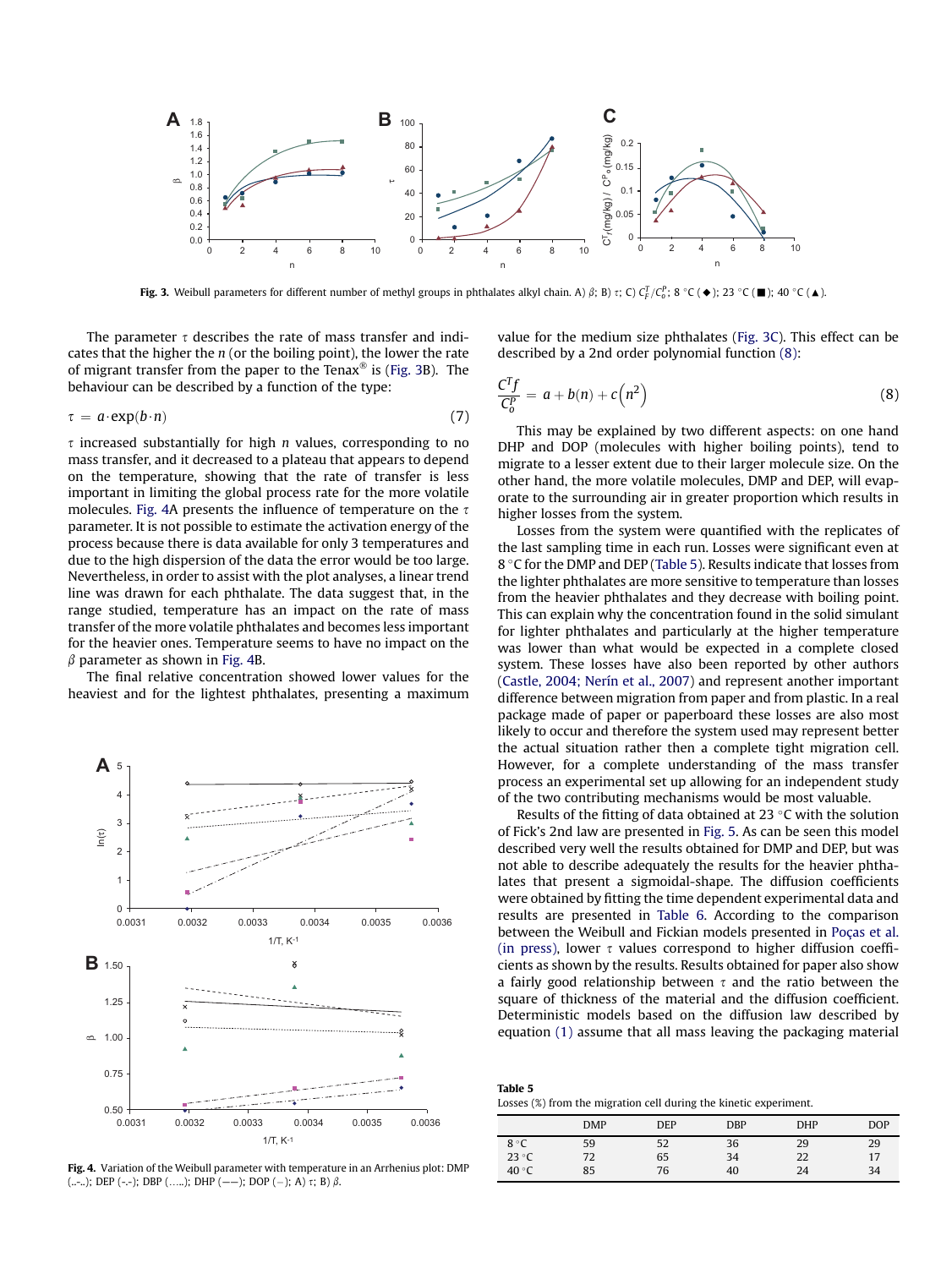| Tavic v |                                                                      |  |
|---------|----------------------------------------------------------------------|--|
|         | Diffusion coefficient of phthalates in paper 5 at 23 $\,^{\circ}$ C. |  |

<span id="page-7-0"></span>Table 6

| <b>DMP</b>                          | DEP      | <b>DBP</b> | <b>DHP</b> | <b>DOP</b> |
|-------------------------------------|----------|------------|------------|------------|
| $D^P$ , cm <sup>2</sup> /s 7.29E-10 | 4.66E-10 | 3.87E-10   | 1.91E-10   | 1.53E-11   |

enters the food and do not account for losses. As previously referred in the cases studied here, transfer occurs into the simulant but also out from the migration cell. [Castle \(2004\)](#page-9-0) overcame this problem by expressing migration from paper as the fraction lost from the paper instead of using the concentration increase in the food simulant. Then the model traditionally used to describe migration from plastics (1), was applied. Although this transformation may be acceptable from a mathematical point of view, it is arguable from the fundamental point of view because in this case two parallel mass transfer processes are taking place: one from the paper into the food (that may potentially be described by Fick's law) and another from the paper to the surroundings (that may be described by Henry's law). It follows that having no physical reason to apply the diffusion model, the Weibull kinetic model reveals itself very interesting for this application because of its simplicity and capability of simulating behaviours which depend on the phthalate type.

## 5.2. Migration of substances with different chemical character

Fig. 6 presents the relationship between the migrant relative final concentration in the Tenax $\mathscr P$  and the respective boiling point obtained in the migration from the spiked paper with chemicals of



Fig. 6. Relative migrant concentration in Tenax® at final as a function of respective boiling point ( $\bullet$  nonpolar or less polar;  $\triangle$  polar or less unpolar).

different chemical nature at 23 $\degree$ C. Due to the migrant losses from the migration system, it is not possible to consider equilibrium concentrations but rather final concentrations ( $t = 120$  h). Two areas can be distinguished in the graph: the polar area corresponding to the migrants acetophenone, octanal, benzyl alcohol and ethyl hexanol and the nonpolar or medium polar area, with the migrants octane, xylene and DBK. The polar migrants have generally higher boiling points and present higher values of final concentration in the Tenax $\mathscr P$  than those observed for the nonpolar migrants. Polar migrants tend to have more affinity to the paper



Fig. 5. Migration of phthalates into Tenax<sup>®</sup> at 23 °C (three replicates): DMP ( $\blacklozenge$ ); DEP ( $\blacktriangle$ ); DHP ( $\times$ ); DOP ( $\bigcirc$ ); \_\_\_ Fick's model fit.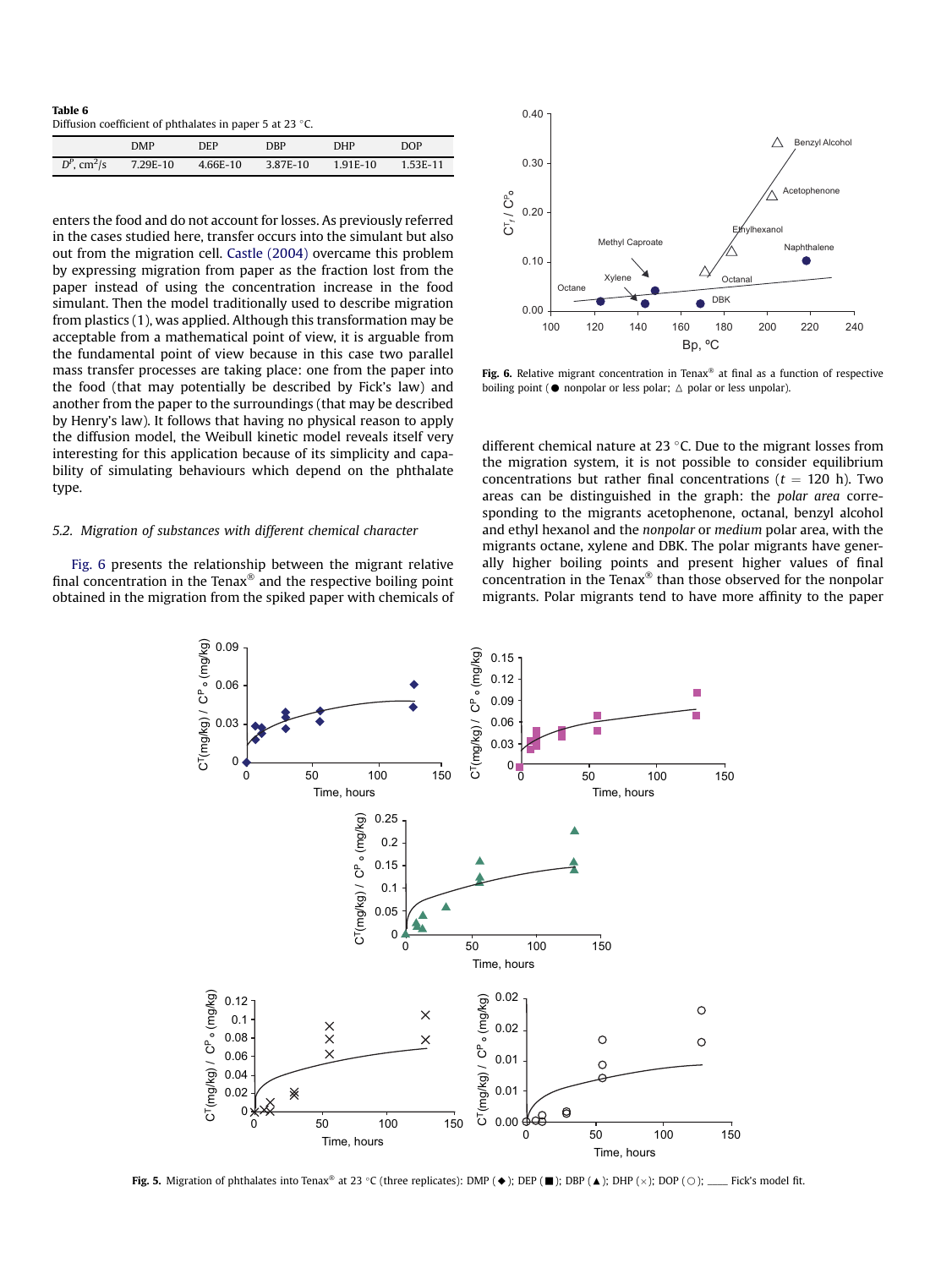Table 7 Partition coefficients of different types of paper at 23 °C ( $\mu \pm \sigma$ ).

| Paper      |                 |                 |                 |                 |
|------------|-----------------|-----------------|-----------------|-----------------|
| <b>DBP</b> | $0.036 + 0.021$ | $0.166 + 0.096$ | $0.165 + 0.073$ | $0.247 + 0.059$ |

and are less volatile; therefore their transfer is highly dependent on the vapour pressure. Furthermore, their losses from the system are lower, yielding higher relative concentration after 150 h at 23 $\,^{\circ}$ C. In the nonpolar region, much lower levels of concentration of the migrant in the simulant are observed, due to the higher losses, and in this range the boiling point does not affect the level of migration so markedly as in the other region. The lower boiling points (higher values of vapour pressure) and relatively less affinity to the paper matrix promote volatilization. The high level of losses from the system may explain these lower final values. Naphthalene presents a distinct behaviour because it has a high boiling point but it also presents a nonpolar character. It shows an intermediate behaviour of relative migration into Tenax<sup>®</sup>.

## 5.3. Partition behaviour between paper and Tenax®

The results obtained for the partition coefficient of DBP  $(K_P^T)$ between the different papers and Tenax $^{\circledR}$  are presented in Table 7.

The analysis of variance (ANOVA) showed that both paper grammage and recycled pulp have a mean effect ( $\sim$ 30%) on the partition coefficient. However these mean effects are of the same order of magnitude of the error due to the high variability of the results obtained between replicates for each type of paper. Results indicate that there is no interaction effect between these two factors. This leads to the conclusion that generally an increase in paper grammage yields higher partition coefficients, i.e. higher concentrations in the paper relative to the concentration in the Tenax<sup>®</sup>. This could be expected because the migrant is adsorbed in specific sites of the paper fibres. Therefore, the migrant uptake by paper is limited by the paper adsorption capacity, which depends on the thickness or grammage. The same conclusion can be drawn for the recycled pulp content.

The influence of the concentration of the spiking solution on the partition coefficient is presented in Fig. 7. There is a decreasing trend of the  $K_P^T$  with the concentration, however, given the high error between replicates, the influence is of the same order of magnitude of the error itself. Depending on the chemical nature of the migrant influencing the interaction between its functional groups and paper's, it may be reasonably expected that concentration influences the partition coefficients.



Fig. 7. Partition coefficient of DBP between paper 3 and Tenax<sup>®</sup> at different concentrations; average of three replicates  $\pm$  standard deviation.



Fig. 8. Ratio of migrants concentration in paper to Tenax<sup>®</sup> as a function of respective vapour pressure ( $\bullet$  nonpolar or less polar;  $\triangle$  polar or less unpolar).

The ratio of migrant concentration in the paper sample 5 and the concentration in the Tenax®, at the end of the migration time, was calculated for the migrants with different chemical functionalities. These ratios are not true partition coefficients because loss of migrants occurred, as explained before, and therefore, there was no real equilibrium. Notwithstanding, the ratios (apparent partition coefficients) are a good indication of the partition behaviour of the substances and are represented as a function of the vapour pressure in Fig. 8. Results show that migrants with higher vapour pressure have a higher  $C_f^P/C_f^T$ .

#### 6. Conclusions

Migration from paper is a much faster process compared to migration from plastics, and involves transfer into the food and, simultaneously, transfer into the atmosphere surrounding the packages. Volatility and polarity of the migrants determine their migration to the food simulant, but also the losses from the system due to evaporation. From the phthalates series tested, DBP tends to migrate into Tenax $\mathscr P$  in greater extent because of its medium volatility. The rate of migration of phthalates decreases and becomes less dependent on temperature with increasing molecular weight. The rate of migration of substances with different chemical functionalities was not estimated due to the unexpected behaviour for earlier migration times, possibly due to the high losses from the migration cell. The final relative concentration in the Tenax $^{\circledR}$  seems to be greatly determined by polarity. Nonpolar substances equilibrate at relative low levels in the simulant and the level is not very influenced by the substance boiling point or vapour pressure, while polar substances equilibrate at higher relative concentration which depended highly on the substance vapour pressure.

Mass transfer from paper to Tenax $^{\circledast}$  cannot be adequately described by diffusion models in many cases, and the empirical Weibull model represents a good alternative. The Weibull model describes very well the migration of the phthalates series. The shape parameter  $\beta$  increased with the size of phthalate up to ca 1.5 and it did not depend on temperature. The rate parameter  $\tau$  (system time constant) increased asymptotically with the size of phthalate.  $\tau$  depended on temperature for the lighter phthalates only. The rate of transfer of heavier phthalates was not affected significantly by temperature in the range considered. This simple model is able to describe the pattern of migration curves for a wide range of migrant